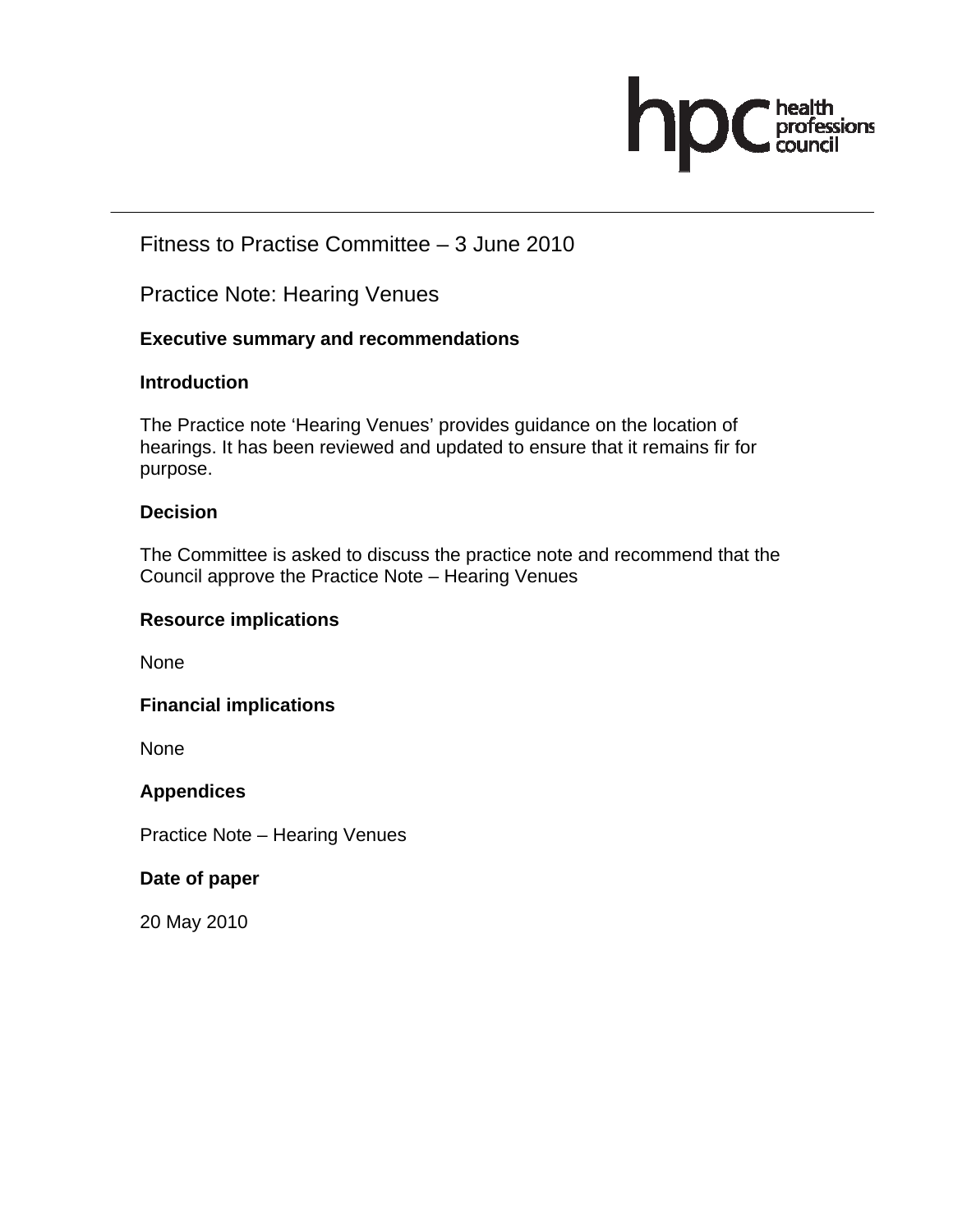# **PRACTICE NOTE**

## **Hearing Venues**

This Practice Note has been issued by the Council for the guidance of Practice Committee Panels and to assist those appearing before them.

#### **Introduction**

Article 22(7) of the Health Professions Order 2001 provides that:

 *"Hearings and preliminary meetings of the Practice Committees at which the person concerned is entitled to be present or to be represented are to be held in –* 

- *(a) the United Kingdom country in which the registered address of the person concerned is situated; or*
- *(b) if he is not registered and resides in the United Kingdom, in the country in which he resides; and*
- *(c) in any other case in England."*

Panels have a discretion as to exactly where a hearing is held within the home country of the registrant concerned and hearings do not need to be confined to Belfast, Cardiff, Edinburgh and London. The HPC adopts a flexible approach to hearing venues and, subject to the finite resources and funds available, seeks to accommodate the reasonable needs of all those who must attend hearings.

The HPC has dedicated video conferencing facilities at its offices in London. In certain cases panels may determine that it is appropriate for evidence to be given via video-link. Such circumstances may include (but are not limited to) occasions where the witness is based outside of the United Kingdom, has accessibility difficulties and for vulnerable witnesses.

#### **Procedure**

Wherever possible, hearing venues will be dealt with as an operational matter by the Fitness to Practise Department following appropriate consultation.